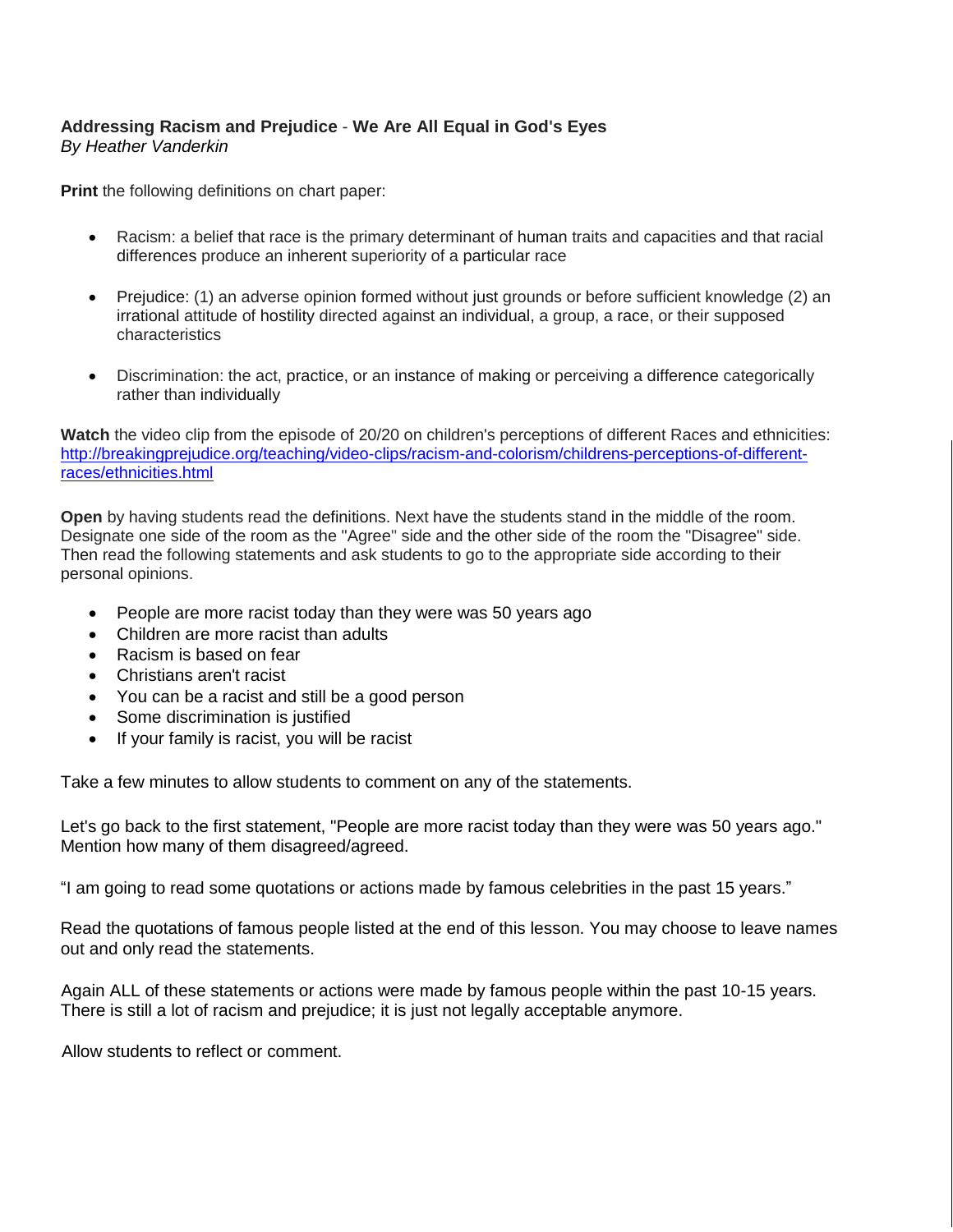Transitional Statement:

It is up to all people to fight against racism and prejudice. And just because you call yourself a Christian doesn't automatically mean you are not racist or prejudice. For example:

- 1. James Wickstrom, is a Christian minister and radio talk show host who often calls for the extermination of Jews in his sermons.<sup>[1]</sup>
- 2. The Kingdom Identity Ministries is one of the largest suppliers of so-called Christian Identity materials, such as training books, pamphlets, and Bible study courses. Their mission, to preserve the white race, encourages white women to reproduce only within their race and encourages the superiority of the white male as interpreted from the Bible.<sup>[2]</sup>
- 3. America's Promise Ministries is a congregation that relies strongly on the literal interpretation of the Bible. This church also insists that Jesus was white and believes that all greatness achieved in the United States is attributed to the work of the white race and none other. Several members of this congregation have committed violent acts of terrorism and murder, including abortion clinic bombings, bank robberies, and shootings.<sup>[3]</sup>

This is completely the opposite of what Jesus taught us. When we encounter racism and prejudice, whether in the church or outside the church, we should confront it in love, not with judgment.

What are some ways we can accomplish this?

Allow time to for students to talk.

Many people have been raised to treat people differently according to their skin color, religious beliefs, sexual identity, etc, and that's all they know—those people should be gently shown the way of Jesus who made no distinctions regarding persons —everyone is equal in his sight!

Divide the youth into Small Groups to discuss the following questions:

- What causes racism/prejudice?
- What problems does racism/prejudice cause?
- How, if at all, have you been affected by racism/prejudice?

Bring students back together to watch The DNA Journey video: <https://www.youtube.com/watch?v=tyaEQEmt5ls>

Read the following from the Bible:

Galatians 3: 28 *"There is neither Jew nor Greek, slave nor free, male nor female, for you are all one in Christ Jesus."*

**What does this Bible verse say about racism/prejudice?** *Everybody's equal in God's eyes; there's no difference between humans, no matter where they come from, and despite what they look like on the outside.*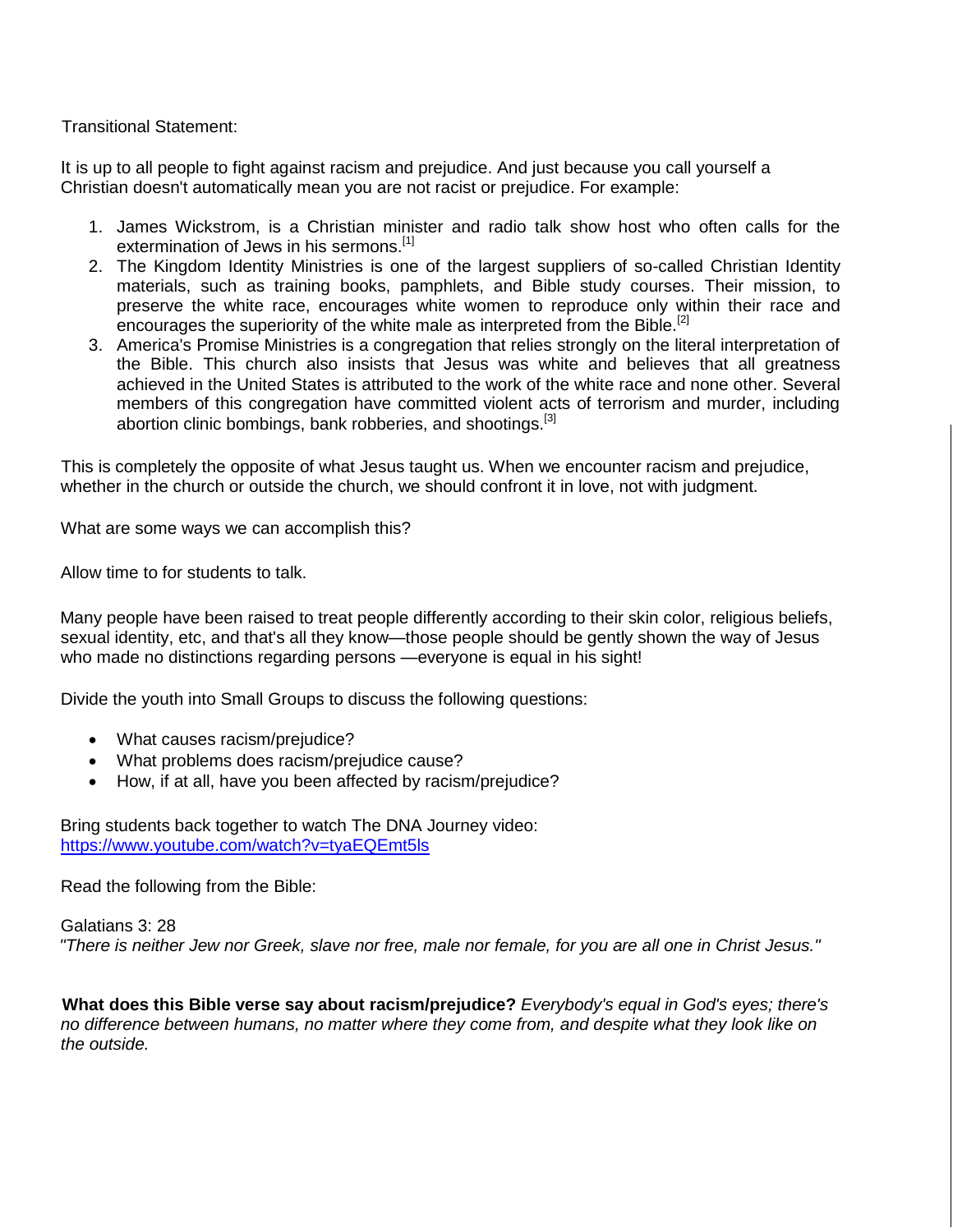## **An exercise taken from The Source for Youth Ministry:**

I want you to close your eyes and use your imaginations. Let's say you are hungry and decide to go into a restaurant. After waiting to be seated for 30 minutes the manager walks up to you and says, "We don't serve your kind here!" You leave the restaurant in anger and decide to go home. On your way you stop in the park to get a drink from a fountain. Just as you start to drink, someone taps your shoulder sharply. "You can't drink from this fountain—that one over there is for your kind!" In frustration you walk down the street. People move in your way, forcing you to walk in the gutter. You get on your bus home, having to sit in the back so that people who aren't of your kind don't have to look at you. From the bus you see people like yourself being mistreated, even beaten, just because they are different . . .

This kind of racism/prejudice still happens throughout the world every day—and often a lot closer to home than we'd care to imagine.

While America does not have the oppressive laws for separate drinking fountains, schools, or public restrooms like it used to have, we did used to have them, and painful memories and attitudes sometimes die hard in people. There are still many people who hate each other simply because they are different. They have different skin colors, ethnic backgrounds, religious beliefs, style of dress, music preferences, marriage, financial, or social statuses.

Show Video on All That We Share:<https://www.youtube.com/watch?v=jD8tjhVO1Tc>

Think to yourself about someone you didn't like at first, but then you became friends. Why did your attitude change? Invite students to share.

What sorts of steps can you take this week to make sure that your attitudes or words are not racist or prejudiced?

How can you confront racism/prejudice when you see it?

Invite students to share.

Jesus loves and accepts all of us for who we are, no matter our race, skin color, our sexual identity, height, weight, or what we have done. He took ALL of our sin upon himself and died in our place. In God's eyes, all are equal.

Close in Prayer

[1] TheHumanist.com, 5 Dangerous "Christian Hate" Groups

[2] TheHumanist.com, 5 Dangerous "Christian Hate" Groups

[3] TheHumanist.com, 5 Dangerous "Christian Hate" Groups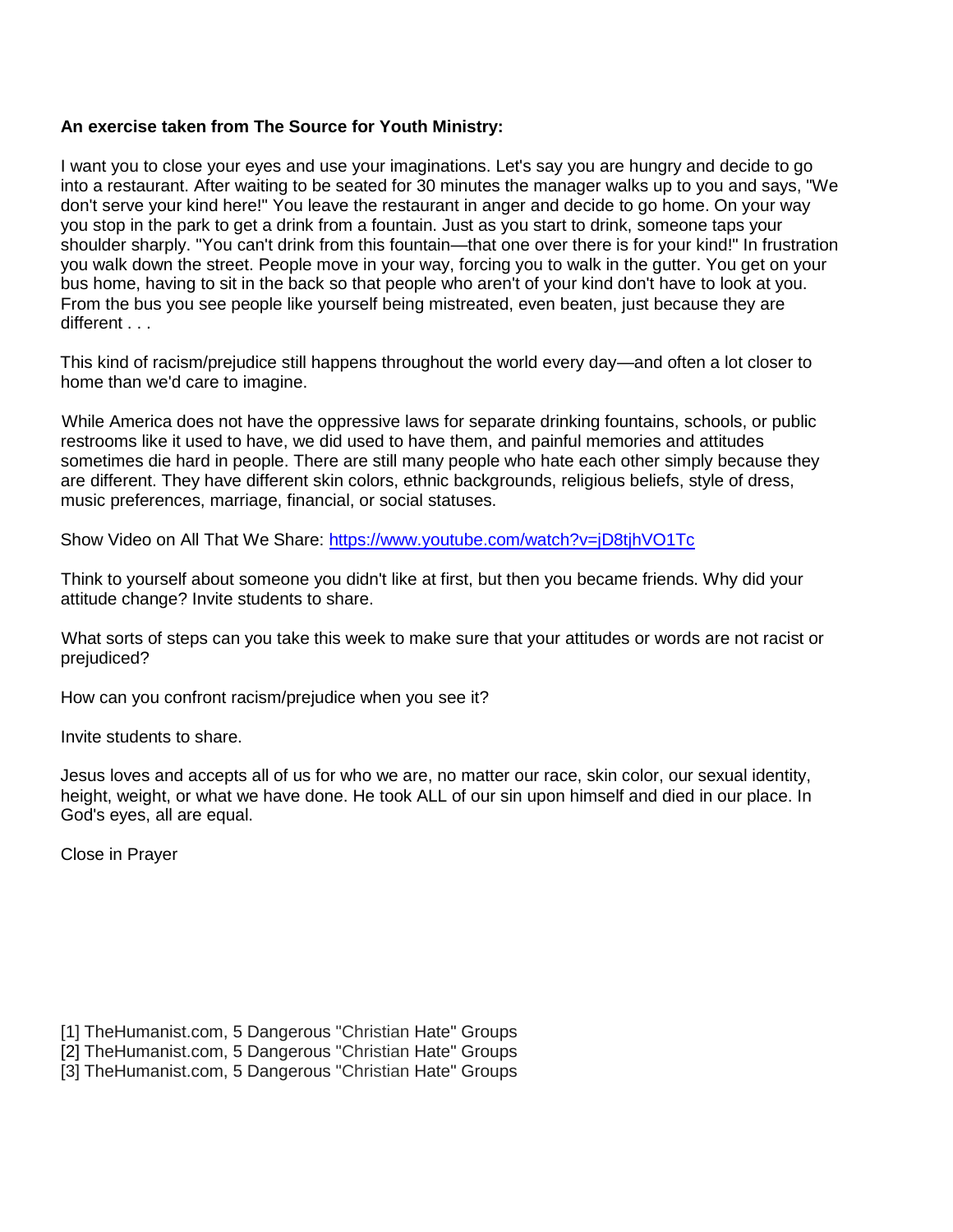Quotes:

*Kelly Osbourne* "**If you kick every Latino out of this country, then who is going to be cleaning your toilet**, Donald Trump?"

**E!** *Fashion Police* **host** *Giuliana Rancic* publicly apologized for her "accidental" racist comments about singer/actress Zendaya during an Oscars red carpet recap. Rancic made an insensitive comment about Zendaya's dreadlocks, saying that she thought Zendaya **probably smelled like patchouli oil**. Fellow host Kelly Osbourne added, "**or weed**."

"**If I kill you, I'll be part of the KKK, and there'll be one less lonely n-----,"** *Justin Bieber,* who turned his song "One Less Lonely Girl" into a parody video with racial slur and made a crack about being in the KKK.

No one can forget *Mel Gibson* telling a policeman during his 2006 DUI arrest that "**Jews are responsible for all the wars in the world**." In 2010, several voicemails were released of the hotheaded actor and filmmaker going postal on his ex-wife Oksana Grigorieva. In one of his rants, Gibson wished that his ex-got **raped by a pack of "n" words** and in another, he **referred to Mexicans as "wetbacks**."

*Floyd Mayweather Jr.* The boxer disrespected Filipinos after racially attacking opponent Manny Pacqiao on ESPN. In 2012, Mayweather went after basketball star Jeremy Lin with a Tweet that said, "Jeremy Lin **is a good player, but all the hype is because he's Asian**."

*Alec Baldwin* referred to Kanye West and Jay-Z's "**N\*ggas in Paris**," which set off a firestorm of backlash against the "30 Rock" star.

*Paris Hilton* in 2011 was quoted as saying, "**I can't stand black guys. I would never touch one. It's gross**."

*Rihanna* The singer posted a racist photo that **referred to Chris Brown's Vietnamese girlfriend, Karrueche Tran, as "rice cakes**."